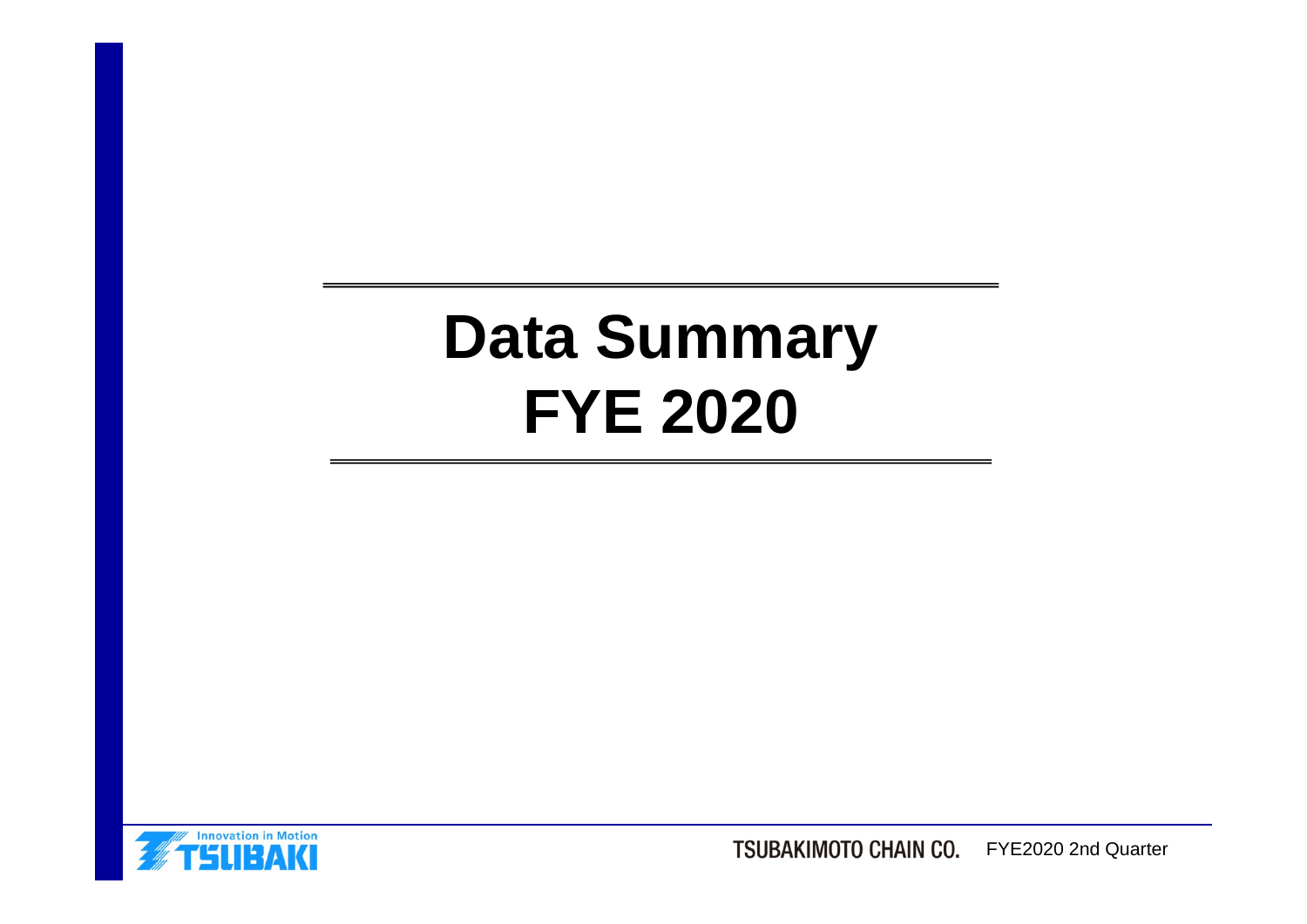## **Movement of Order Acceptance and Backlog (consolidated basis)**

(Yen, millions)

|                            | [Fiscal year] |         |                                |         |          |                             | [Quarter] |            |        |        |        |    |    |  |
|----------------------------|---------------|---------|--------------------------------|---------|----------|-----------------------------|-----------|------------|--------|--------|--------|----|----|--|
|                            |               |         | FYE 2017   FYE 2018   FYE 2019 |         |          | FYE 2019<br><b>FYE 2020</b> |           |            |        |        |        |    |    |  |
|                            | FYE 2016      |         |                                |         | FYE 2020 | 1Q                          | 2Q        | 3Q         | 4Q     | 1Q     | 2Q     | 3Q | 4Q |  |
| (Order acceptance)         |               |         |                                |         |          |                             |           |            |        |        |        |    |    |  |
| Chain                      | 63,168        | 60,999  | 69,728                         | 68,198  |          | 17,546                      | 17,681    | 18,292     | 14,679 | 16,911 | 16,027 |    |    |  |
| PTUC <sup>*</sup>          | 21,745        | 21,576  | 25,043                         | 25,251  |          | 6,724                       | 6,974     | 5,742      | 5,811  | 7,001  | 5,272  |    |    |  |
| <b>Automotive Parts</b>    | 74,235        | 75,197  | 79,377                         | 78,940  |          | 20,459                      | 19,343    | 19,620     | 19,518 | 18,338 | 17,934 |    |    |  |
| Materials Handling Systems | 43,460        | 42,826  | 46,770                         | 59,054  |          | 13,972                      | 13,493    | 16,153     | 15,436 | 25,143 | 15,721 |    |    |  |
| Other                      | 2,165         | 2,455   | 2,826                          | 2,751   |          | 748                         | 936       | 388        | 679    | 653    | 577    |    |    |  |
| Total                      | 204,776       | 203,056 | 223,747                        | 234,196 |          | 59,451                      | 58,427    | 60,195     | 56,123 | 68,048 | 55,530 |    |    |  |
| (Backlog)                  |               |         |                                |         |          |                             |           |            |        |        |        |    |    |  |
| Chain                      | 8,215         | 9,789   | 13,546                         | 11,427  |          | 14,133                      | 14,169    | 14,489     | 11,427 | 11,630 | 10,976 |    |    |  |
| PTUC <sup>*</sup>          | 3,464         | 3,732   | 5,148                          | 5,277   |          | 5,750                       | 6,443     | 5,756      | 5,277  | 6,398  | 5,780  |    |    |  |
| Automotive Parts           | 931           | 982     | 814                            | 762     |          | 895                         | 821       | 734        | 762    | 707    | 681    |    |    |  |
| Materials Handling Systems | 16,876        | 18,716  | 22,044                         | 27,631  |          | 32,846                      | 29,528    | 30,508     | 27,631 | 38,182 | 36,523 |    |    |  |
| Other                      | 88            | 163     | 181                            | 313     |          | 258                         | 492       | <b>185</b> | 313    | 136    | 63     |    |    |  |
| Total                      | 29,576        | 33,385  | 41,735                         | 45,413  |          | 53,883                      | 51,455    | 51,674     | 45,413 | 57,055 | 54,025 |    |    |  |

\*1 : P.T.U.C = Power Transmission Units and Components

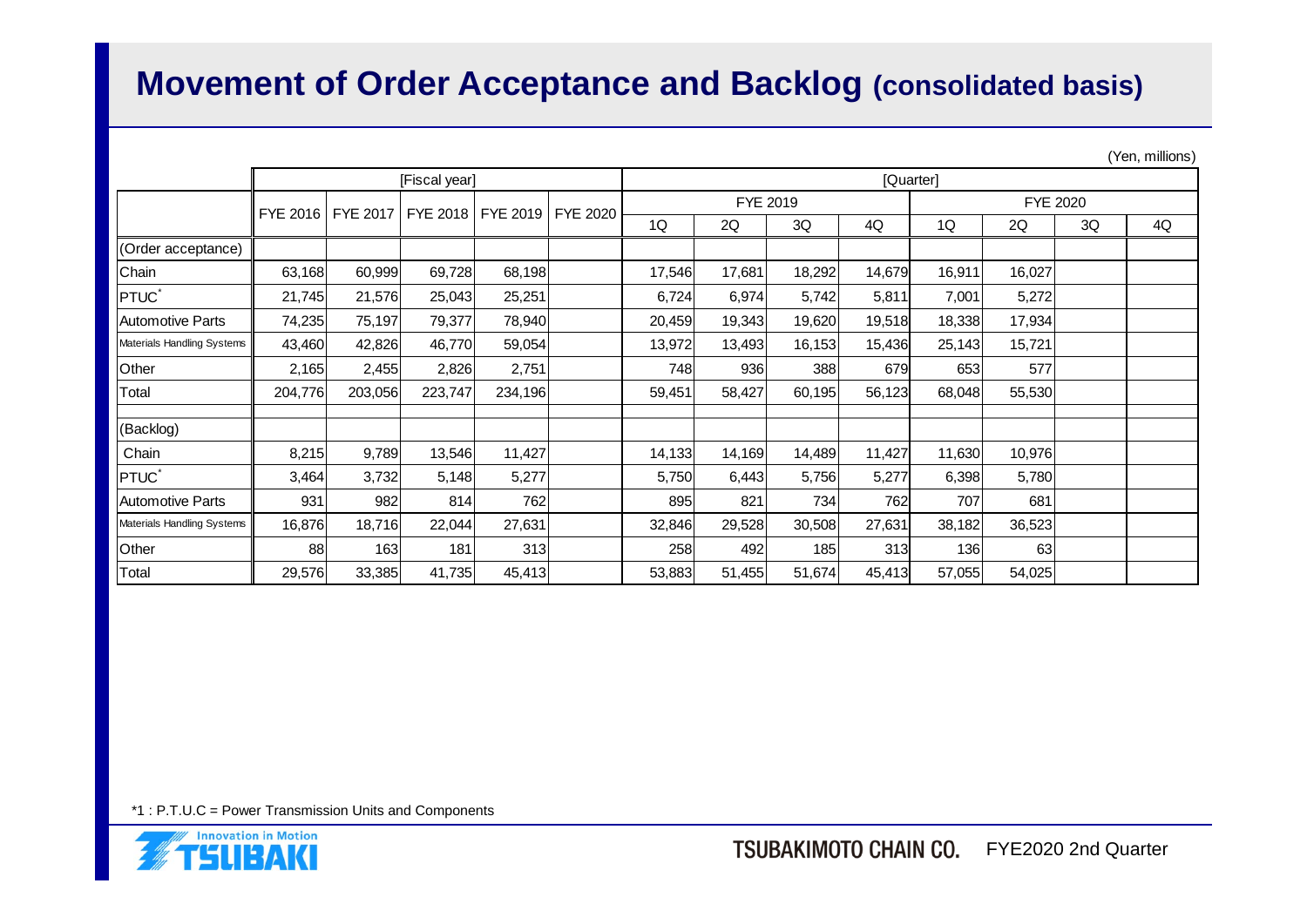# **Segment Information (by business group)**

|                             |               |          |          |          |                 |        |           |        |        |                |        |     | (Yen, millions) |  |
|-----------------------------|---------------|----------|----------|----------|-----------------|--------|-----------|--------|--------|----------------|--------|-----|-----------------|--|
|                             | [Fiscal year] |          |          |          |                 |        | [Quarter] |        |        |                |        |     |                 |  |
|                             | FYE 2016      | FYE 2017 | FYE 2018 | FYE 2019 | <b>FYE 2020</b> |        | FYE2019   |        |        | <b>FYE2020</b> |        |     |                 |  |
|                             |               |          |          |          |                 | 1Q     | 2Q        | 3 Q    | 4 Q    | 1Q             | 2Q     | 3 Q | 4 Q             |  |
| $(Sales)^*$ <sup>1</sup>    |               |          |          |          |                 |        |           |        |        |                |        |     |                 |  |
| Chain                       | 63,998        | 60,600   | 67,338   | 72,023   |                 | 17,401 | 18,163    | 18,314 | 18,143 | 17,070         | 17,041 |     |                 |  |
| PTUC <sup>*2</sup>          | 21,975        | 21,563   | 24,156   | 25,591   |                 | 6,224  | 6,439     | 6,535  | 6,393  | 6,067          | 5,992  |     |                 |  |
| <b>Automotive Parts</b>     | 73,473        | 75,147   | 79,545   | 78,992   |                 | 20,379 | 19,417    | 19,706 | 19,489 | 18,393         | 17,960 |     |                 |  |
| Materials Handling Systems  | 44,354        | 41,043   | 44,187   | 61,827   |                 | 11,432 | 16,900    | 15,278 | 18,215 | 14,351         | 17,399 |     |                 |  |
| Other                       | 3,186         | 3,001    | 3,331    | 3,548    |                 | 900    | 832       | 854    | 961    | 998            | 868    |     |                 |  |
| Consolidated                | 203,976       | 198,762  | 215,716  | 238,515  |                 | 55,480 | 61,011    | 59,688 | 62,335 | 55,894         | 58,360 |     |                 |  |
|                             |               |          |          |          |                 |        |           |        |        |                |        |     |                 |  |
| (Operating profit)          |               |          |          |          |                 |        |           |        |        |                |        |     |                 |  |
| Chain                       | 6,172         | 7,102    | 8,502    | 10,292   |                 | 2,513  | 2,544     | 2,748  | 2,485  | 2,067          | 2,224  |     |                 |  |
| PTUC <sup>*2</sup>          | 2,428         | 2,218    | 3,060    | 3,340    |                 | 911    | 629       | 1,136  | 663    | 656            | 448    |     |                 |  |
| <b>Automotive Parts</b>     | 12,258        | 12,385   | 10,258   | 8,734    |                 | 2,529  | 2,169     | 2,208  | 1,825  | 1,718          | 1,108  |     |                 |  |
| Materials Handling Systems  | 659           | 706      | 416      | 402      |                 | $-236$ | 1,017     | 298    | $-677$ | $-400$         | 907    |     |                 |  |
| Other                       | 84            | -1       | $-41$    | $-43$    |                 | $-27$  | $-16$     | -8     | 8      | $-26$          | 11     |     |                 |  |
| Consolidated                | 21,570        | 21,647   | 20,694   | 21,789   |                 | 5,426  | 6,127     | 6,091  | 4,145  | 3,659          | 4,572  |     |                 |  |
|                             |               |          |          |          |                 |        |           |        |        |                |        |     |                 |  |
| (Operating profit, percent) |               |          |          |          |                 |        |           |        |        |                |        |     |                 |  |
| Chain                       | 9.6%          | 11.7%    | 12.6%    | 14.3%    |                 | 14.4%  | 14.0%     | 15.0%  | 13.7%  | 12.1%          | 13.1%  |     |                 |  |
| PTUC <sup>'2</sup>          | 11.0%         | 10.3%    | 12.7%    | 13.1%    |                 | 14.6%  | 9.8%      | 17.4%  | 10.4%  | 10.8%          | 7.5%   |     |                 |  |
| <b>Automotive Parts</b>     | 16.7%         | 16.5%    | 12.9%    | 11.1%    |                 | 12.4%  | 11.2%     | 11.2%  | 9.4%   | 9.3%           | 6.2%   |     |                 |  |
| Materials Handling Systems  | 1.5%          | 1.7%     | 0.9%     | 0.7%     |                 |        | 6.0%      | 2.0%   |        | -              | 5.2%   |     |                 |  |
| Other                       | 2.6%          |          |          |          |                 |        |           | —      | 0.8%   |                | 1.3%   |     |                 |  |
| Consolidated                | 10.6%         | 10.9%    | 9.6%     | 9.1%     |                 | 9.8%   | 10.0%     | 10.2%  | 6.6%   | 6.5%           | 7.8%   |     |                 |  |

\*1 : Sales figures include internal sales and transfers between segments.

\*2 : P.T.U.C = Power Transmission Units and Components

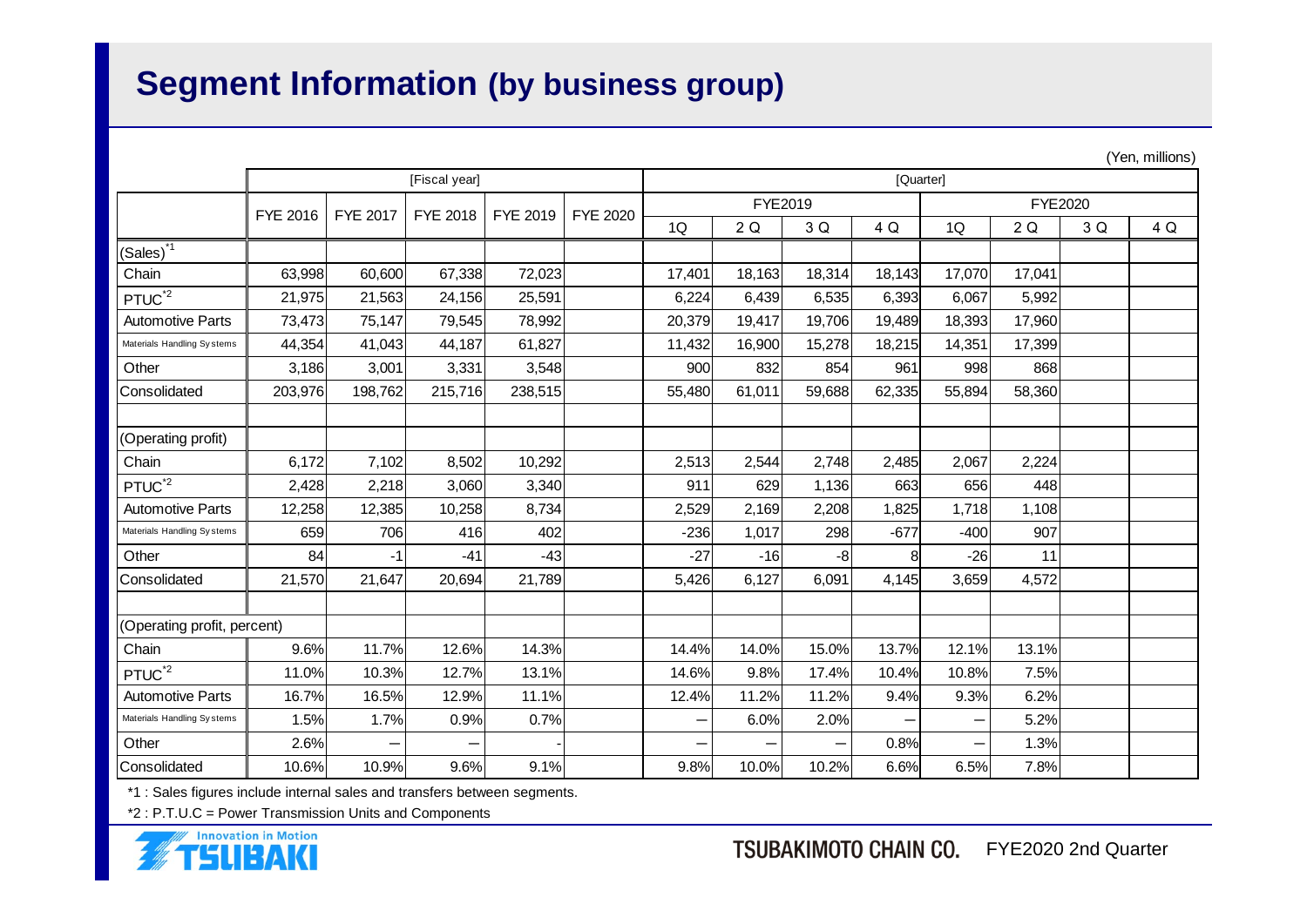# **Segment Information (by region)**

|                             |                                              |         |         |         |  | (Yen, millions) |           |        |        |                 |        |    |    |  |
|-----------------------------|----------------------------------------------|---------|---------|---------|--|-----------------|-----------|--------|--------|-----------------|--------|----|----|--|
|                             | [Fiscal year]                                |         |         |         |  |                 | [Quarter] |        |        |                 |        |    |    |  |
|                             | FYE 2016 FYE 2017 FYE 2018 FYE 2019 FYE 2020 |         |         |         |  |                 | FYE 2019  |        |        | <b>FYE 2020</b> |        |    |    |  |
|                             |                                              |         |         |         |  | 1Q              | 2Q        | 3Q     | 4Q     | 1Q              | 2Q     | 3Q | 4Q |  |
| (Sales)                     |                                              |         |         |         |  |                 |           |        |        |                 |        |    |    |  |
| Japan                       | 121,347                                      | 117,795 | 125,380 | 127,439 |  | 30,542          | 31,961    | 33,050 | 31,886 | 28,877          | 32,091 |    |    |  |
| America                     | 51,671                                       | 50,830  | 52,862  | 67,462  |  | 14,090          | 17,972    | 16,561 | 18,839 | 15,884          | 14,900 |    |    |  |
| Europe                      | 24,219                                       | 23,181  | 25,620  | 27,779  |  | 7,337           | 6,735     | 6,881  | 6,826  | 6,933           | 6,572  |    |    |  |
| Indian Ocean Rim            | 12,626                                       | 12,763  | 14,850  | 17,488  |  | 4,258           | 4,372     | 4,484  | 4,374  | 4,387           | 4,520  |    |    |  |
| China                       | 16,494                                       | 18,186  | 22,251  | 22,946  |  | 5,594           | 6,107     | 5,687  | 5,558  | 5,215           | 5,017  |    |    |  |
| South Korea, Taiwan         | 8,578                                        | 8,378   | 9,684   | 9,440   |  | 2,560           | 2,439     | 2,350  | 2,091  | 2,213           | 2,747  |    |    |  |
|                             |                                              |         |         |         |  |                 |           |        |        |                 |        |    |    |  |
| (Operating profit)          |                                              |         |         |         |  |                 |           |        |        |                 |        |    |    |  |
| Japan                       | 12,621                                       | 11,351  | 12,231  | 12,702  |  | 2,814           | 3,191     | 3,868  | 2,829  | 2,000           | 2,659  |    |    |  |
| America                     | 4,496                                        | 4,853   | 3,034   | 2,664   |  | 993             | 1,220     | 531    | $-80$  | 177             | 146    |    |    |  |
| Europe                      | 531                                          | 687     | 176     | 187     |  | 104             | 101       | 9      | $-27$  | 177             | 18     |    |    |  |
| Indian Ocean Rim            | 1,680                                        | 1,744   | 2,138   | 2,837   |  | 730             | 715       | 743    | 649    | 627             | 606    |    |    |  |
| China                       | 273                                          | 925     | 864     | 1,175   |  | 166             | 292       | 375    | 342    | 194             | 230    |    |    |  |
| South Korea, Taiwan         | 405                                          | 273     | 471     | 314     |  | 191             | 177       | 66     | $-120$ | 89              | 225    |    |    |  |
|                             |                                              |         |         |         |  |                 |           |        |        |                 |        |    |    |  |
| (Operating profit, percent) |                                              |         |         |         |  |                 |           |        |        |                 |        |    |    |  |
| Japan                       | 10.4%                                        | 9.6%    | 9.8%    | 10.0%   |  | 9.2%            | 10.0%     | 11.7%  | 8.9%   | 6.9%            | 8.3%   |    |    |  |
| America                     | 8.7%                                         | 9.5%    | 5.7%    | 3.9%    |  | 7.0%            | 6.8%      | 3.2%   |        | 1.1%            | 1.0%   |    |    |  |
| Europe                      | 2.2%                                         | 3.0%    | 0.7%    | 0.7%    |  | 1.4%            | 1.5%      | 0.1%   |        | 2.6%            | 0.3%   |    |    |  |
| Indian Ocean Rim            | 13.3%                                        | 13.7%   | 14.4%   | 16.2%   |  | 17.2%           | 16.4%     | 16.6%  | 14.8%  | 14.3%           | 13.4%  |    |    |  |
| China                       | 1.7%                                         | 5.1%    | 3.9%    | 5.1%    |  | 3.0%            | 4.8%      | 6.6%   | 6.2%   | 3.7%            | 4.6%   |    |    |  |
| South Korea, Taiwan         | 4.7%                                         | 3.3%    | 4.9%    | 3.3%    |  | 7.5%            | 7.3%      | 2.8%   |        | 4.0%            | 8.2%   |    |    |  |

\*1 : Sales figures include internal sales and transfers between segments.

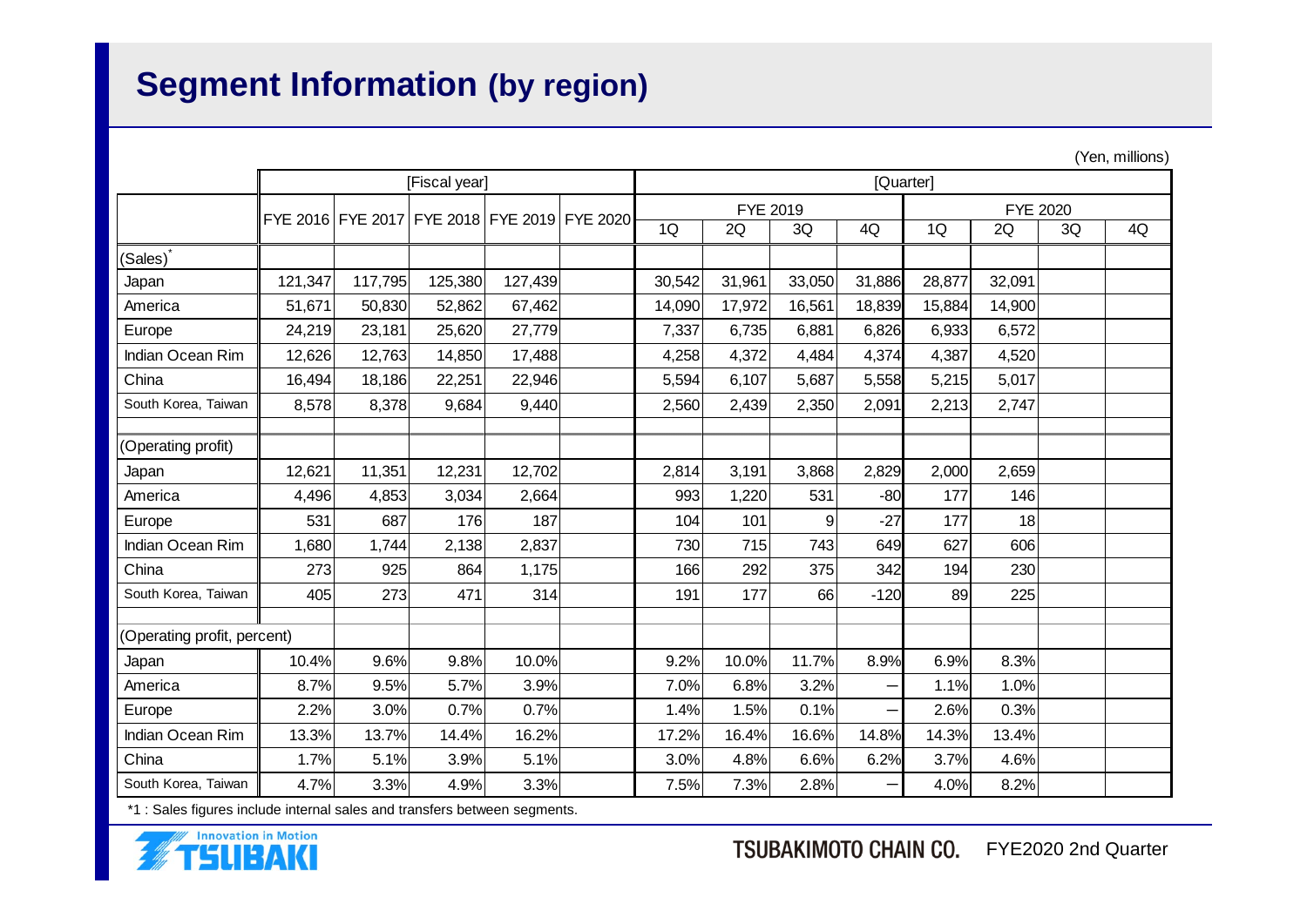## **Breakdown of Overseas Sales**

|                             |          |          |               |          |                 |           |                      |        |        |        |        |    | (Yen, millions) |  |
|-----------------------------|----------|----------|---------------|----------|-----------------|-----------|----------------------|--------|--------|--------|--------|----|-----------------|--|
|                             |          |          | [Fiscal year] |          |                 | [Quarter] |                      |        |        |        |        |    |                 |  |
|                             | FYE 2016 | FYE 2017 | FYE 2018      | FYE 2019 | <b>FYE 2020</b> |           | FYE 2019<br>FYE 2020 |        |        |        |        |    |                 |  |
|                             |          |          |               |          |                 | 1Q        | 2Q                   | 3Q     | 4Q     | 1Q     | 2Q     | 3Q | 4Q              |  |
| (Consolidated sales)        | 203,976  | 198,762  | 215,716       | 238,515  |                 | 55,480    | 61,011               | 59,688 | 62,334 | 55,894 | 58,360 |    |                 |  |
| <b>USA</b>                  | 43,062   | 39,865   | 39,704        | 54,418   |                 | 11,442    | 14,811               | 13,849 | 14,316 | 12,785 | 11,953 |    |                 |  |
| Other                       | 8,316    | 9,047    | 10,503        | 12,285   |                 | 2,240     | 2,567                | 2,313  | 5,165  | 2,716  | 2,457  |    |                 |  |
| Europe                      | 23,000   | 22,298   | 24,670        | 27,074   |                 | 7.173     | 6,565                | 6,387  | 6,949  | 6,761  | 6,457  |    |                 |  |
| Indian Ocean Rim            | 12,824   | 13,452   | 14,860        | 16,924   |                 | 3,915     | 4,448                | 4,361  | 4,200  | 4,161  | 4,282  |    |                 |  |
| China                       | 15,251   | 16,531   | 20,273        | 20,649   |                 | 5,112     | 5,541                | 5,039  | 4,957  | 4,579  | 4,180  |    |                 |  |
| South Korea, Taiwan         | 8,638    | 7,978    | 9,721         | 10,350   |                 | 2,736     | 2,980                | 2,578  | 2,056  | 2,121  | 2,661  |    |                 |  |
| Total of overseas sales     | 111,094  | 109,174  | 119,734       | 141,702  |                 | 32,622    | 36,911               | 34,526 | 37,643 | 33,126 | 31,989 |    |                 |  |
| Total of domestic sales     | 92,882   | 89,588   | 95,982        | 96,812   |                 | 22,858    | 24,101               | 25,162 | 24,691 | 22,768 | 26,371 |    |                 |  |
| (Percent, sales by region)  |          |          |               |          |                 |           |                      |        |        |        |        |    |                 |  |
| <b>USA</b>                  | 21.1%    | 20.1%    | 18.4%         | 22.8%    |                 | 20.6%     | 24.3%                | 23.2%  | 23.0%  | 22.9%  | 20.5%  |    |                 |  |
| Other                       | 4.1%     | 4.6%     | 4.9%          | 5.2%     |                 | 4.0%      | 4.2%                 | 3.9%   | 8.3%   | 4.9%   | 4.2%   |    |                 |  |
| Europe                      | 11.3%    | 11.2%    | 11.4%         | 11.4%    |                 | 12.9%     | 10.8%                | 10.7%  | 11.1%  | 12.1%  | 11.1%  |    |                 |  |
| Indian Ocean Rim            | 6.3%     | 6.8%     | 6.9%          | 7.1%     |                 | 7.1%      | 7.3%                 | 7.3%   | 6.7%   | 7.4%   | 7.3%   |    |                 |  |
| China                       | 7.5%     | 8.3%     | 9.4%          | 8.7%     |                 | 9.2%      | 9.1%                 | 8.4%   | 8.0%   | 8.2%   | 7.2%   |    |                 |  |
| South Korea, Taiwan         | 4.2%     | 4.0%     | 4.5%          | 4.3%     |                 | 4.9%      | 4.9%                 | 4.3%   | 3.3%   | 3.8%   | 4.6%   |    |                 |  |
| Percent, all overseas sales | 54.5%    | 54.9%    | 55.5%         | 59.4%    |                 | 58.8%     | 60.5%                | 57.8%  | 60.4%  | 59.3%  | 54.8%  |    |                 |  |